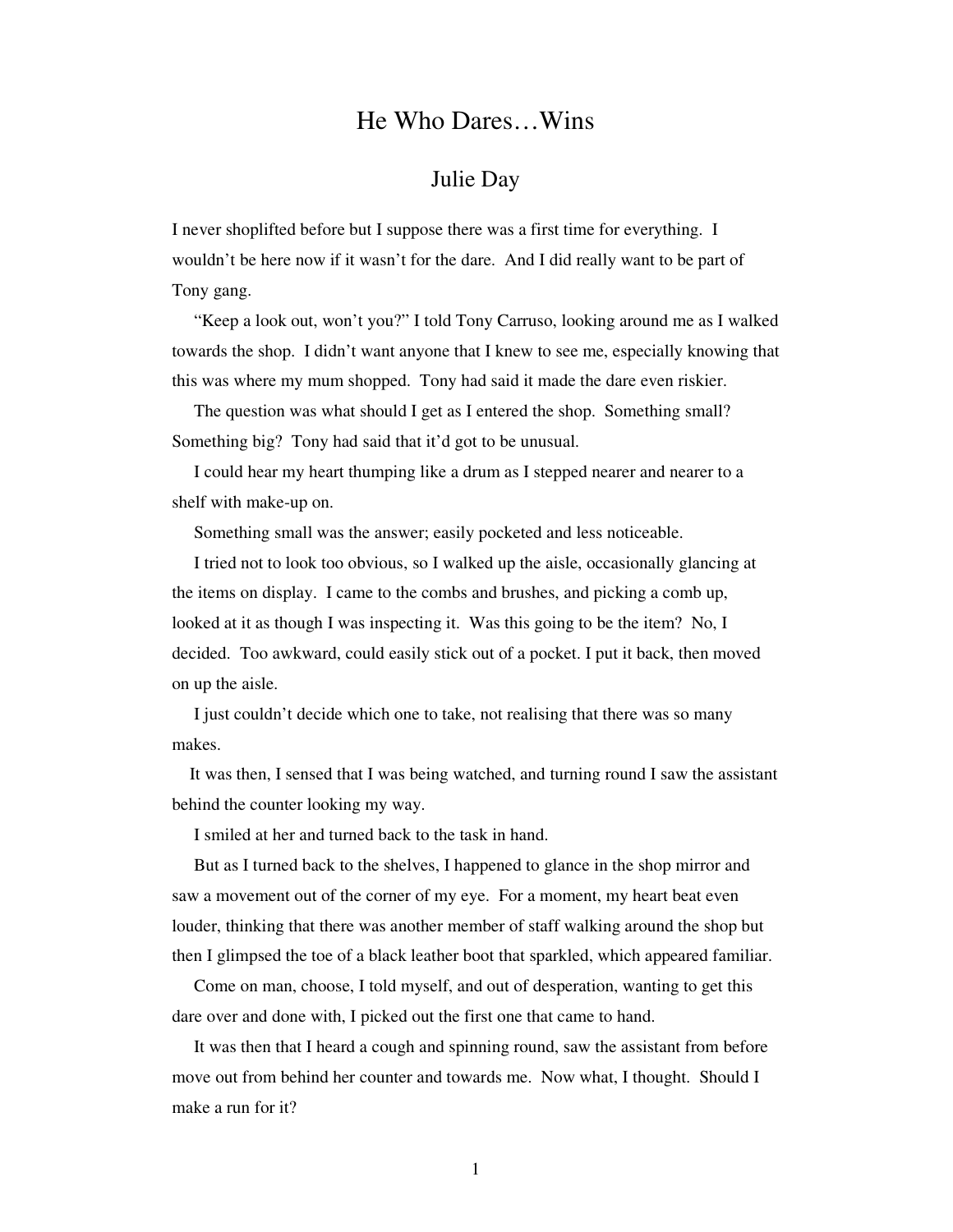But the decision was taken out of my hands when as the assistant started approaching me, a voice suddenly said, "It's OK, Jake's with me."

 The voice coming out of the blue like that, and not seeing a face, came as such as a surprise that I dropped what I was holding.

 I breathed a sigh of relief when the assistant decided to take the voice's word for it and head back to her counter.

 I remembered that I'd dropped what I'd taken, and bent down to pick it up, only then seeing it was a lipstick, and a bright red one at that.

 As I straightened up, the owner of the voice appeared in front of me, for I was looking at a pair of black sparkling boots, then a long flowing black skirt, followed by a black leather jacket. And as I finally stood up, I came face to face with the bemused face of Melissa Gilbert.

 As if my heart wasn't beating loud enough already, it beat twice as loud now at the sight of Melissa. Melissa is the School's basketball captain and all the boys in my year fancy her like mad, including me. So you can imagine how I was feeling trying to steal something and being practically caught by her. Mortification isn't the word. Well, I hope I looked suitably mortified as I eventually managed to face her.

 I said the first thing that came into my head. "Where did you come from? You scared me, speaking out of nowhere like that."

"Sorry, didn't mean to scare you," Melissa said.

 She then saw what I was holding and seeing the bright red lipstick with the label 'Scarlet Lips' she said, "I didn't think you were into bright make-up, Jake."

"I'm not," I retorted, "it's for my sister."

"I didn't know you had a sister."

 "Er-well," I stammered. I didn't have a sister. I was also not a good liar and Melissa saw through this straight away and said, "You haven't got a sister, have you?"

I coughed.

"Jake, this isn't like you. What's going on?"

 It was then I remembered the reason I was here in the first place, and knowing that Tony would be getting impatient for me to get away, I looked towards the exit.

 Melissa followed my gaze and immediately guessed what I'd been doing or trying to do. "Oh, Jake. Don't tell me that you want to be part of Tony Carruso's gang, and this is your dare?"

2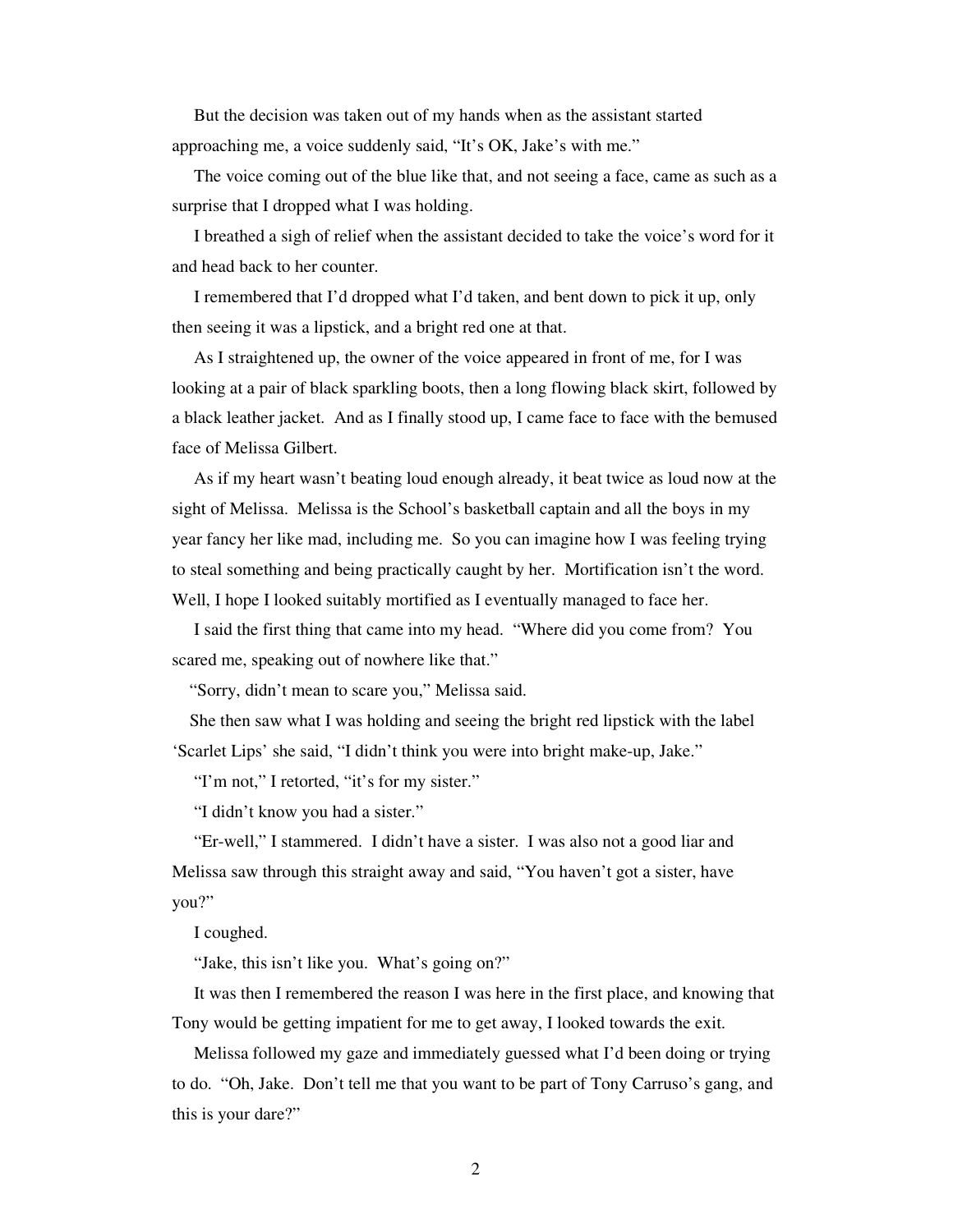"So what if I do, and what if it is," I said.

"They're not worth it. They're bullies and cowards who pick on kids younger then them. You're not like that."

"How do you know what I'm like?"

"I just do."

Feeling brave, I gripped the lipstick harder and went to walk past Melissa.

 As I passed her, my heart skipped and I nearly bottled out of it, knowing she was looking on.

 I was in two minds what to do; I so much wanted to make friends and be cool but on the other hand, there I was being a thief in front of the coolest girl at school, which was so uncool. Melissa or Tony – who was the best person to please?

 A step away from her, Melissa called out to me, "Are they really worth it? Do you really want to get in to trouble just to be with the in-crowd?"

 I halted. Deep inside I knew that what she'd just said was what had been going through my head all along but didn't want to admit it, especially to Melissa. It would mean losing face and being uncool, which wasn't what I was here for.

 In that moment of silence, Melissa then said to me, "Come on, you know you're better than them."

 Yes, I was, I knew that but I'd always found it hard to make friends and this was a way to do it, or so I thought. "It's hard making friends when you're as shy as I am," I replied.

 "I know it is, but this isn't the best way and especially not with Tony Carruso. Do you really want to be friends with him?"

"What's wrong with him?"

"Well, as I've said, he bullies little kids. And he thinks he's cool and tough even though everyone knows he adores his kid brother."

 At that, I couldn't help giggling and said, "I wouldn't let him hear you say that, if I were you."

"Why not?" she asked.

"You do know that he fancies you like mad?"

 I saw Melissa shudder. "I gather that you don't feel the same way about him then?"

"No, oh no," she cringed.

I smiled and thought, thank goodness for that.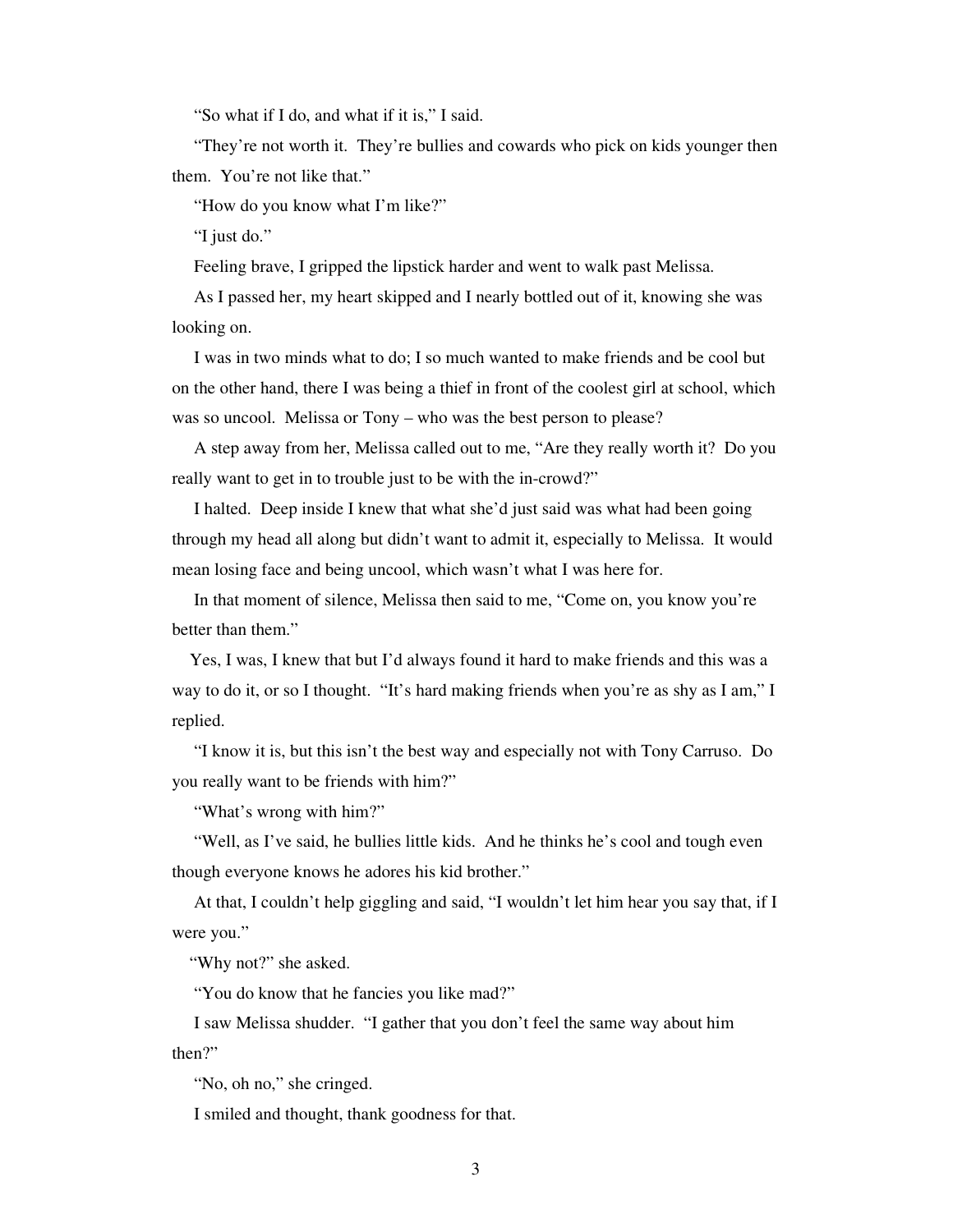"If you really want that lipstick, I'll buy it from you," she said, and taking it out of my hand, she strolled up to the counter and paid for it.

She returned to me and gave it back saying, "There you are."

 "Thanks," I mumbled, not sure now if I actually wanted it. I dropped it into my jacket pocket out of sight. But it felt as though it was burning a hole there, and it made itself known to me all the time it was there. I was so sure that everyone else around could tell it was there, and was looking at me, knowing how it came to be there in the first place.

"Now that's sorted out, what next?" she asked.

 "Well, I certainly don't want to stay around here. The lady behind the counter has been giving me funny looks all the time we've been here."

 "Not surprising, the amount of time we've been standing here, and in a make-up section. What about Tony and his gang?"

"What about them?" I asked.

 "Won't they be waiting still outside for you, waiting to see what you've nicked for them?"

"Ye..es."

 "You've got to face them sooner or later, so how do you feel about walking out of here past them together?"

Feeling more brave than I actually felt, I said, "Oh them. Who cares about them?" "You sure?"

I nodded.

 As we made our way towards the exit, a thought suddenly came to me. "By the way, how did you know that I was in this shop," I asked her.

It was his turn to go red. "Well…" she stammered.

"Yes," I prompted.

 I noticed her go even redder and knew the reason why then. "You've been spying on me, haven't you?"

"Not spying as such."

"Well, if it wasn't spying. What was it then?"

 "Watching," she replied, "I saw you enter the shop and was curious to see what you were up to."

 I stopped by the exit. I glimpsed Tony and his gang waiting outside for me but wanted to know the answer before we came across them.